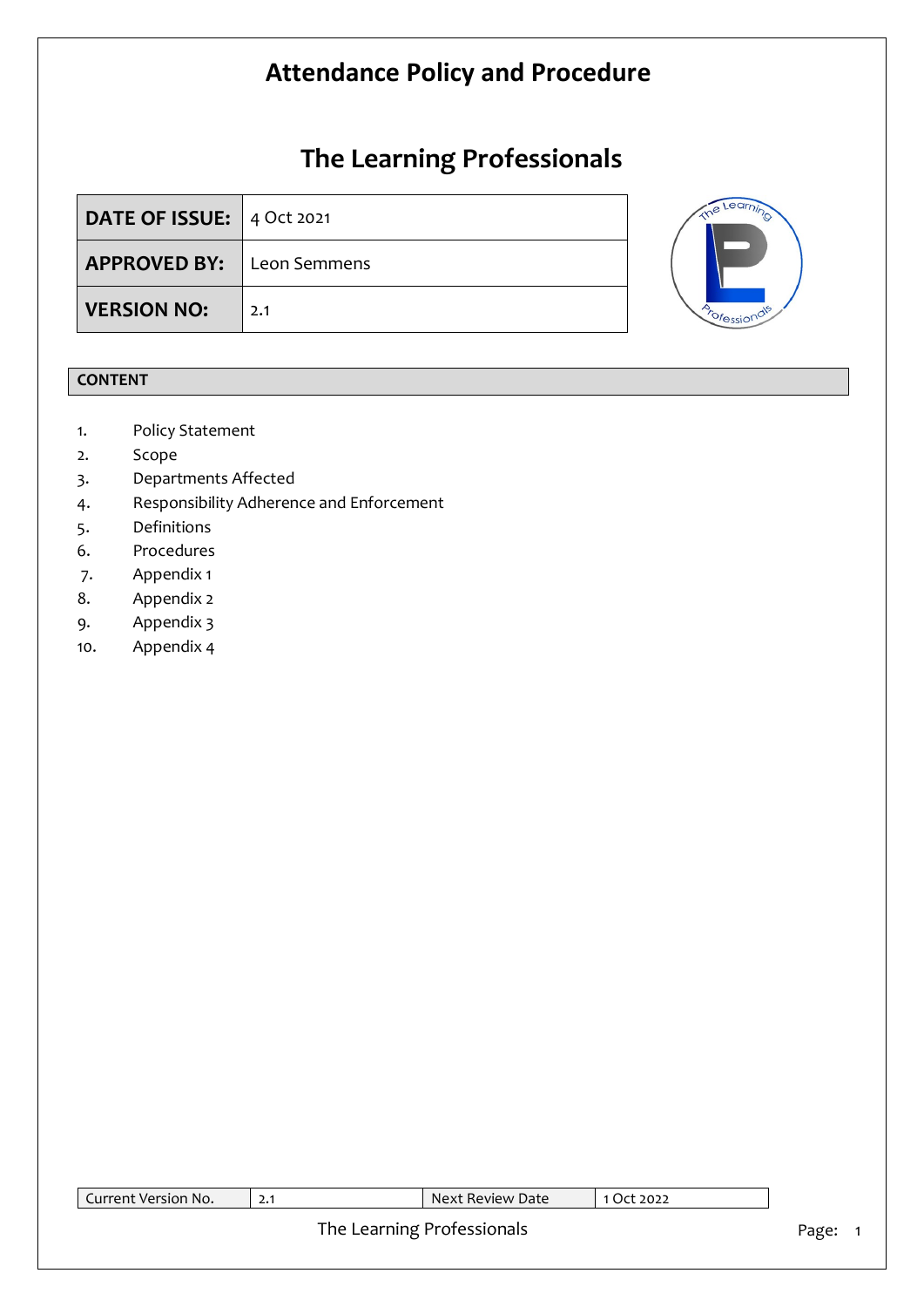#### **1. POLICY STATEMENT**

The purpose of this policy is to ensure that all students are engaged in sufficient learning activity whilst advancing through a course, towards the completion of that course and students are able to consistently apply their knowledge and skills to the standard of performance required in a workplace.

This policy is made available to all stakeholders on The Learning Professionals website.

| $\epsilon$ | $C$ $C$ $D$ $D$<br>- 112<br>$ -$ |  |
|------------|----------------------------------|--|

The Attendance policy applies to all students enrolled in and studying VET courses at The Learning Professionals.

### **3. DEPARTMENTS AFFECTED**

This Policy applies to Admissions, Student Support, and all Training Departments.

#### **4. RESPONSIBILITY, ADHERENCE AND ENFORCEMENT**

The CEO is responsible for this policy ensuring staff, third parties, authorised education agents and students are aware of The Learning Professionals student attendance policy and procedure. The RTO Manager is responsible for the implementation of this policy. The whole staff are responsible for the application of this policy.

#### **5. DEFINITIONS**

| Course                         | A vocational qualification offered by The Learning Professionals         |  |  |  |  |
|--------------------------------|--------------------------------------------------------------------------|--|--|--|--|
| Being "at risk"                | Attendance falling below 70% of the scheduled course contact             |  |  |  |  |
|                                | hours.                                                                   |  |  |  |  |
| <b>Intervention strategies</b> | Support plan and activities negotiated with the students who are         |  |  |  |  |
|                                | considered being "at risk". Students will be interviewed, supported, and |  |  |  |  |
|                                | will have an attendance intervention strategy implemented to get them    |  |  |  |  |
|                                | back on the right track to succeed and achieve satisfactory progress     |  |  |  |  |
|                                | requirements.                                                            |  |  |  |  |
| Satisfactory attendance        | Maintaining the attendance of more than 70% in the scheduled course      |  |  |  |  |
|                                | contact hours.                                                           |  |  |  |  |
| Monitoring                     | An active checking of attendance.                                        |  |  |  |  |
| Recording                      | Entering the attendance of students in Student Management System.        |  |  |  |  |

| Current Version No. | ا • 4 | : Review Date<br>Next | 2022 |
|---------------------|-------|-----------------------|------|
|                     |       |                       |      |

#### The Learning Professionals **Page: 2** Page: 2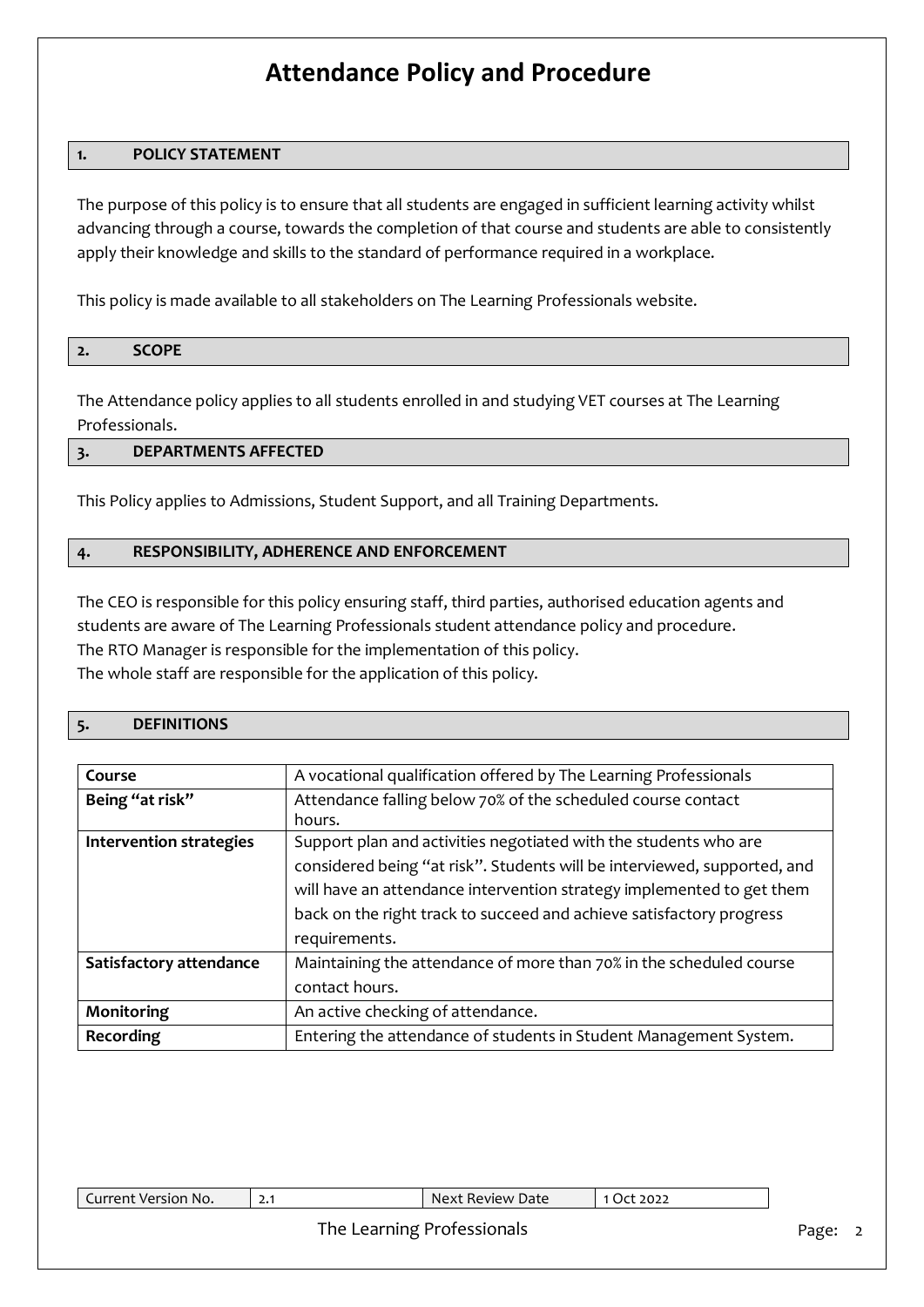#### **6. PROCEDURES**

- 6.1 The Learning Professionals' courses are design to meet full time course requirements of at least 20 scheduled course contact hours per week.
- 6.2 Students must maintain satisfactory attendance and attend required scheduled classes.
- 6.3 It is the responsibility of each student to notify his/her trainer prior to 9am if the student will be absent on a given day. A properly notified absence of up to two days due to illness will not require a medical certificate. All absences of more than two days require medical certification.
- 6.4 A student who would like to take a leave of absence for less than 3 weeks on the grounds of compassionate or compelling circumstances may do so by completing a Leave application form (SS02) before the intended leave period. For a leave of absence of more than 3 weeks, students need to apply for a suspension of study. Please refer to Leave Suspension Deferral Cancellation policy for more details.

#### **6.5 Student Attendance Monitoring**

- 6.5.1 The Student Support Officers and Trainers monitor all student's attendance by:
- 6.5.1.1 Trainers:
	- Recording and approving attendance of students daily on Trainer Portal.
- 6.5.1.2 Student Support Officers:
	- Monitoring students' attendance on Student Management System and notifying via email all students who are absent for more than 5 consecutive scheduled sessions, using Notification of Attendance at Risk – First warning (Appendix 1)
	- Monitoring student attendance records bi-weekly to identify students who may be at risk of falling below 70% in the scheduled course contact hours
	- Notifying students who are 'at risk' of falling below 70% of their course contact hours, using Notification of Attendance at Risk – Second warning (Appendix 2).

#### **6.6 Intervention strategy**

- 6.6.1 After the Second warning is sent and the student continue to be absent, Student Support Officers will:
	- Schedule attendance intervention meeting, using Attendance 'At Risk' Intervention Notification (Appendix 3)
	- Discuss any issues that are hindering their attendance and support plan in the Intervention meeting
	- Record the agreed attendance intervention strategies in Attendance Intervention Strategy Form (Appendix 4)
	- All the Warning Letters and Intervention form are recorded in Student Management system.
- 6.6.2 After the student's 1st intervention; the student maintains their attendance over a 6-week period they will no longer be considered at risk.
- 6.6.3 After the student's 1st intervention; the student does not maintain their attendance over a 6-week period they will be sent a final warning letter that once again outlines their obligation of attendance and require the student to attend the second intervention meeting and the intent to withdraw the student from their program if they:
	- Do not attend a 2nd scheduled intervention meeting

| Current Version No. |                            | Next Review Date | 1 Oct 2022 |       |  |
|---------------------|----------------------------|------------------|------------|-------|--|
|                     | The Learning Professionals |                  |            | Page: |  |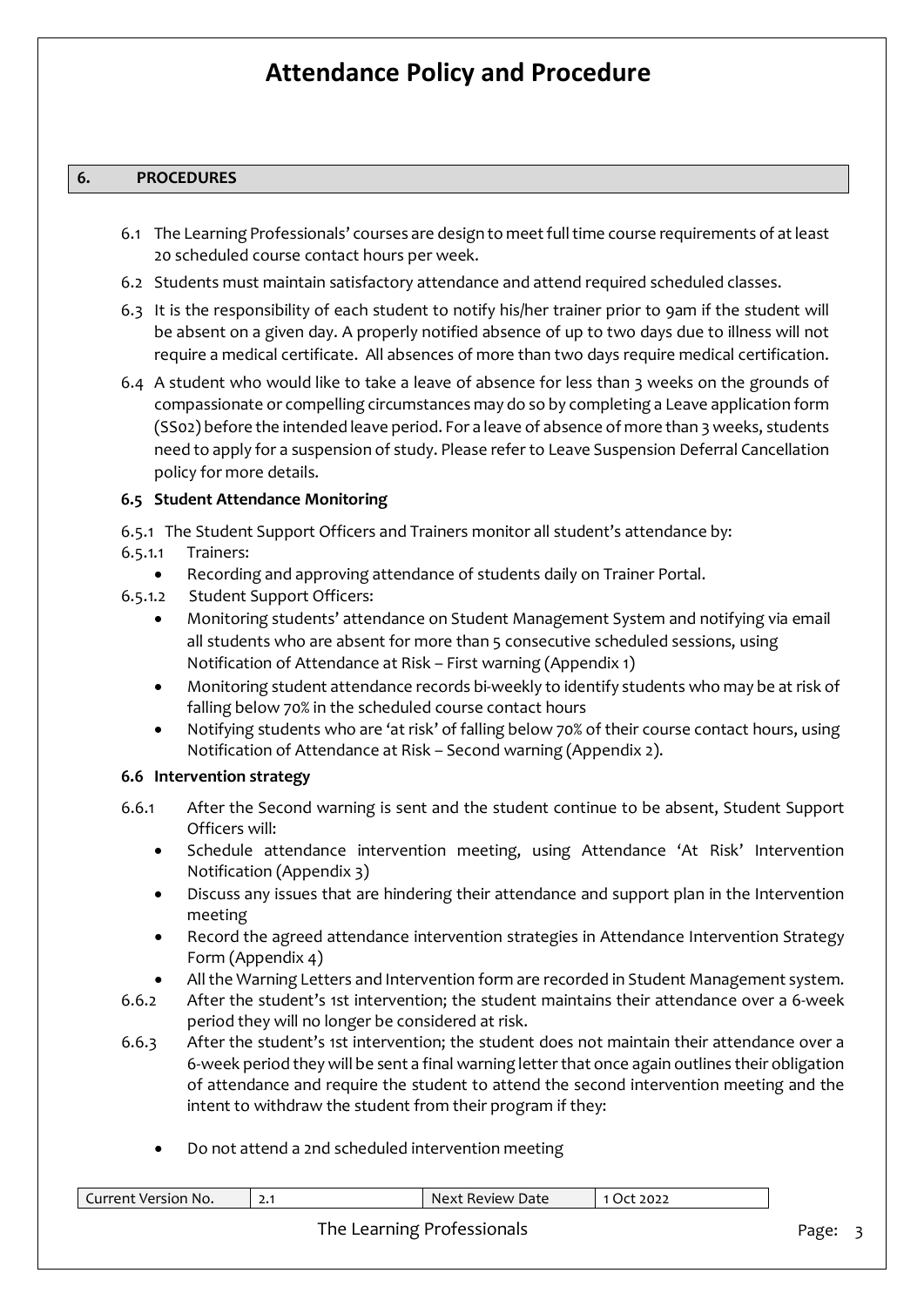- Do not appeal the withdrawal within 20 working days
- Having unsatisfactory course progress due to unsatisfactory attendance.
- **6.7** If after 20 working days the student has not appealed the withdrawal, or no contact has been made by the student, the student will be withdrawn from the course, which means the student's enrolment is cancelled. Refer to Leave Suspension Deferral Cancellation Policy and Procedure for more detailed procedure cancellation of student's enrolment.

2.1 Next Review Date 1 Oct 2022

#### The Learning Professionals **Page: 4** Page: 4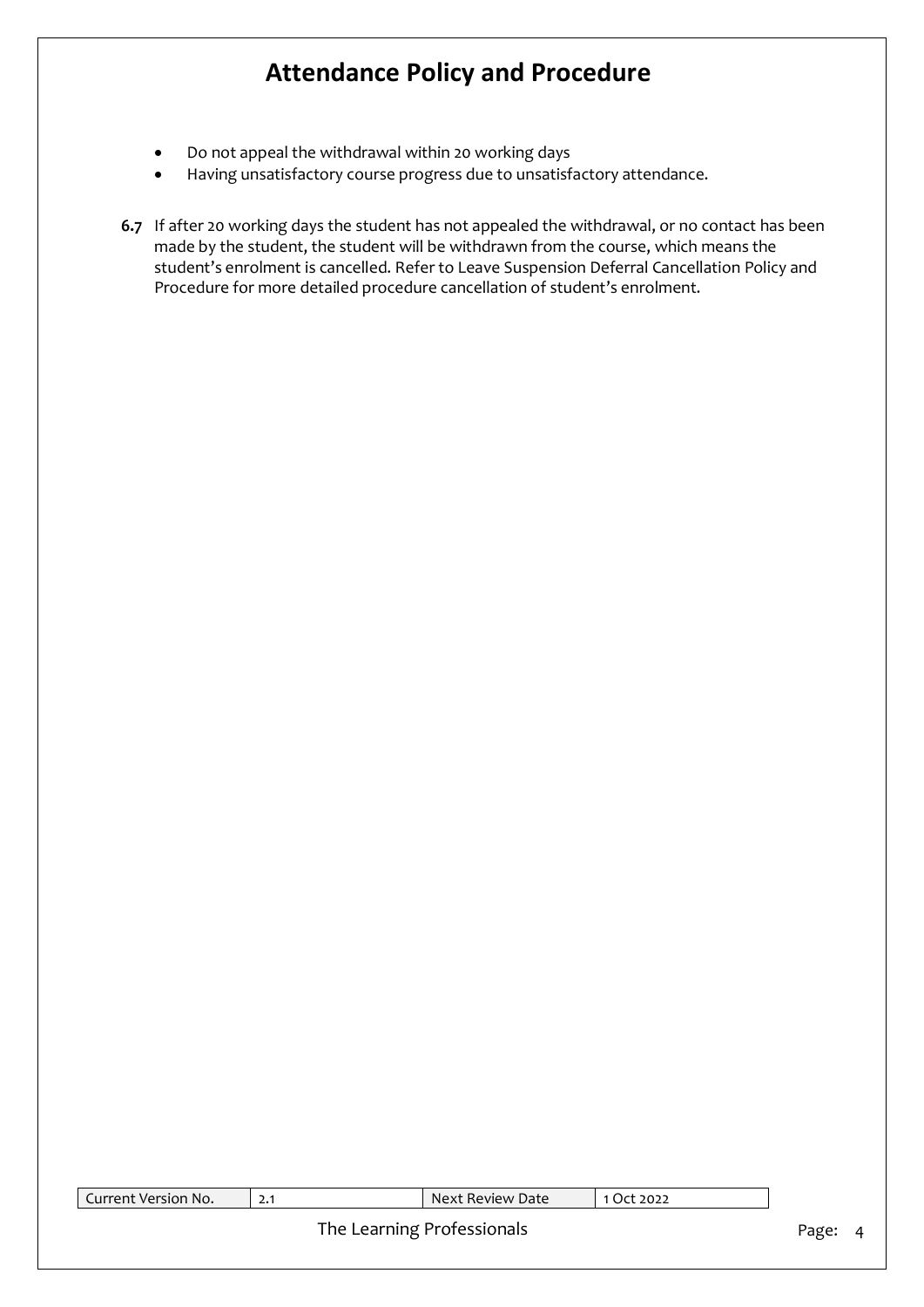### **APPENDIX 1 - Non-attendance warning notification – First Warning**

{Insert todays date}

Re: Non-Attendance at Training sessions– First Warning

Dear {insert first name}, Student ID {insert student ID}

The Learning Professionals attendance records show that you have not attended some structured training sessions in the following course:

{insert course code} {insert course name}

As a student enrolled at The Learning Professionals, within your Letter of offer/Written agreement and during your Orientation program, you were informed of the requirements relating to course attendance.

Failure to attend 70% of your scheduled sessions may lead to unsatisfactory academic progress for your course. It is important to ensure that you attend all training sessions. If you are unwell and experiencing any difficulties, please let us know. In order to discuss any issues that are affecting your attendance, please contact the Student Support Team via email at [admin@thelearningprofessionals.com.au](mailto:admin@thelearningprofessionals.com.au) or call 1300 043 045.

Kind regards

**The Learning Professionals RTO 20665 CRICOS 03902D** [www.thelearningprofessionals.com.au](https://lpcomm.sharepoint.com/sites/TheLearningProfessionals/In%20Progress/Hien/The%20Learning%20Professionals/Policy/Proofread/www.thelearningprofessionals.com.au) E-mail: [admin@thelearningprofessionals.com.au](mailto:admin@thelearningprofessionals.com.au) Phone: 1300 043 045

| Current Version No. | Next Review Date           | 1 Oct 2022 |       |  |
|---------------------|----------------------------|------------|-------|--|
|                     | The Learning Professionals |            | Page: |  |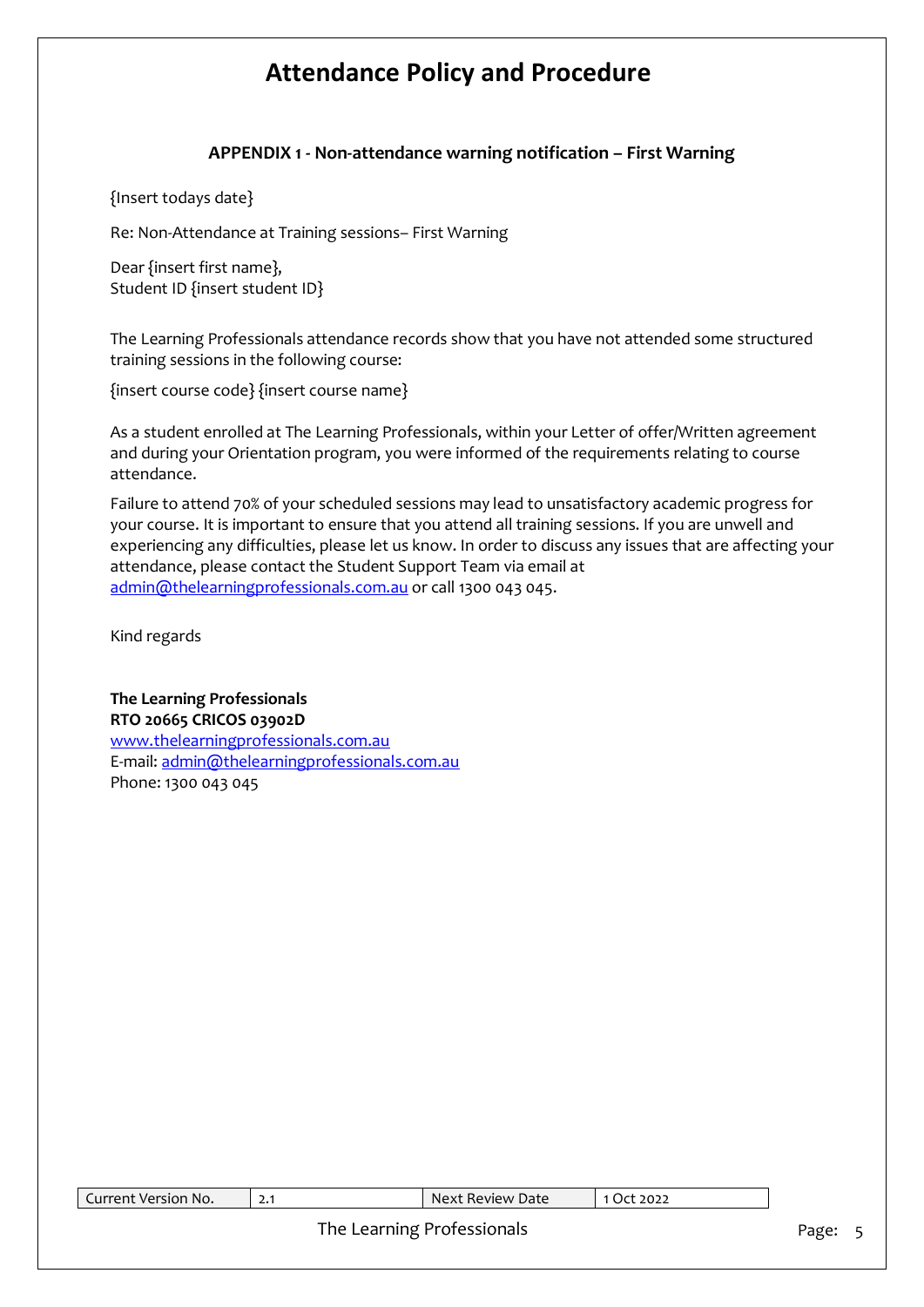### **APPENDIX 2 - Non-attendance warning notification – Second Warning**

{Insert todays date}

Re: Non-Attendance at Training sessions– Second Warning

Dear {insert first name}, Student ID {insert student ID}

The Learning Professionals attendance records show that you have not attended some structured training sessions in the following course:

{insert course code} {insert course name}.

As a student enrolled at The Learning Professionals, within your Letter of offer/Written agreement and during your Orientation program, you were informed of the requirements relating to course attendance.

You were earlier emailed our first warning letter outlining your requirement to meet 70% of your scheduled sessions. The Learning Professionals will have to consider your position in the course if your attendance drops below 70% and you are not maintaining sufficient academic progress.

It is important to ensure that you attend all training sessions. If you are unwell you may submit a doctor's certificate. In order to discuss any difficulties you may be experiencing that are affecting your attendance, please contact the Student Support Team via email at [admin@thelearningprofessionals.com.au](mailto:admin@thelearningprofessionals.com.au) or call 1300 043 045.

Kind regards

**The Learning Professionals RTO 20665 CRICOS 03902D** [www.thelearningprofessionals.com.au](https://lpcomm.sharepoint.com/sites/TheLearningProfessionals/In%20Progress/Hien/The%20Learning%20Professionals/Policy/Proofread/www.thelearningprofessionals.com.au) E-mail: [admin@thelearningprofessionals.com.au](mailto:admin@thelearningprofessionals.com.au) Phone: 1300 043 045

| Current Version No. |  | $\blacksquare$ Next Review Date | 1 Oct 2022 |       |
|---------------------|--|---------------------------------|------------|-------|
|                     |  | The Learning Professionals      |            | Page: |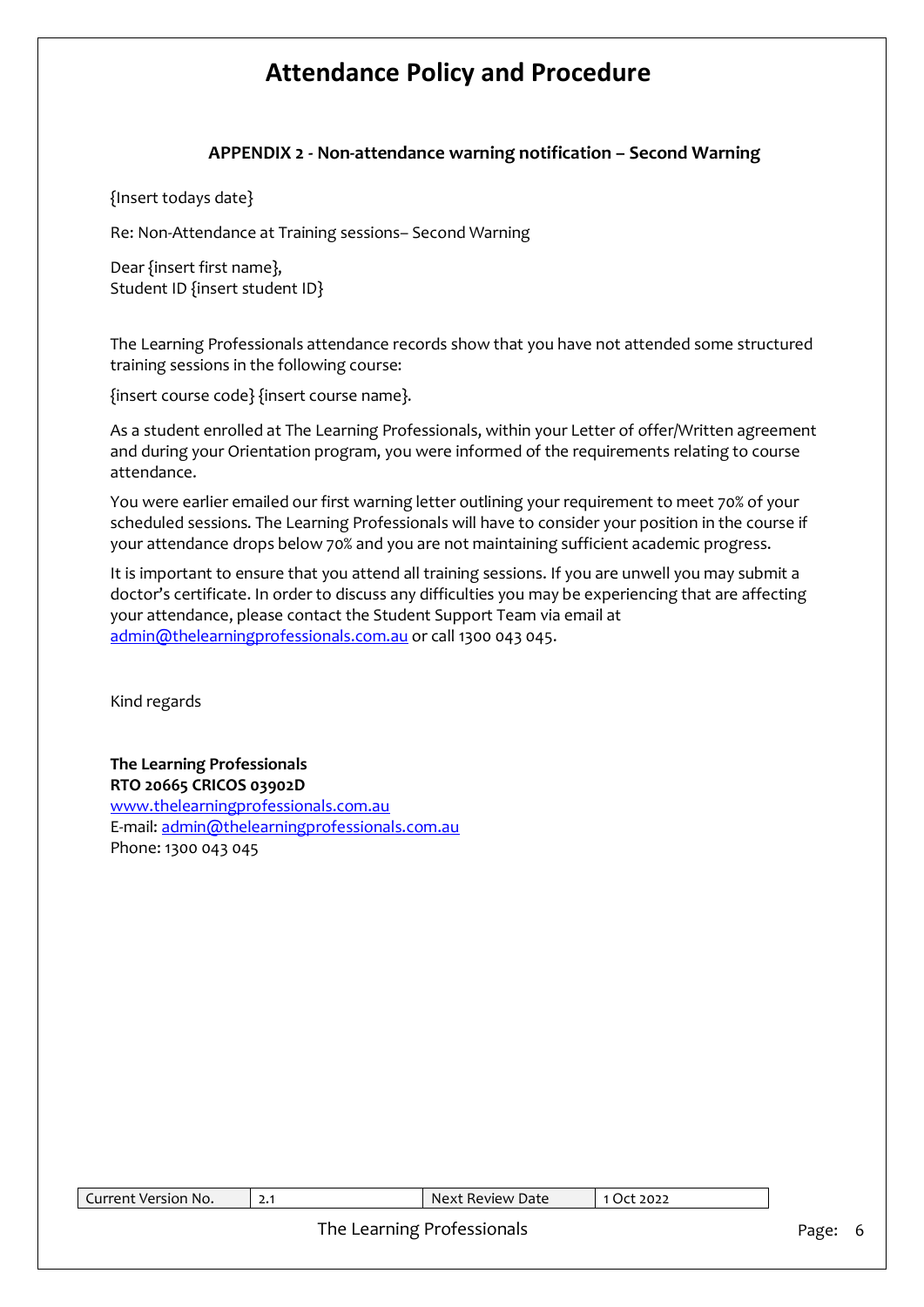### **APPENDIX 3 - Attendance 'At Risk' Intervention notification**

{Insert todays date}

Re: Non-Attendance at Training sessions– Intervention required

Dear {insert first name}

Student ID {insert student ID}

The Learning Professionals attendance records show that you have not attended some structured training sessions in the following course:

{insert course code} {insert course name}

As a student enrolled at The Learning Professionals, within your Letter of offer/Written agreement and during your Orientation program, you were informed of the requirements relating to course attendance.

You were earlier e-mailed our first and second warning e-mails outlining your requirement to meet 70% of your scheduled sessions. The Learning Professionals will have to consider your position in the course as your attendance has dropped 70%. It is important to ensure that you attend all training sessions. If you are unwell you may submit a doctor's certificate.

You have been identified as 'at risk' of making unsatisfactory progress, due to less than 70% attendance record on  $\int$  date of identification] and The Learning Professionals will now be implementing our intervention strategy. You are required to attend an intervention meeting *[on or* before date]. You also need to be aware that unsatisfactory attendance that leads to unsatisfactory course progress in two consecutive study periods for a course could lead to your enrolment being cancelled. You may bring a friend or support person with you if you wish to any meetings.

Kind regards

**The Learning Professionals RTO 20665 CRICOS 03902D** [www.thelearningprofessionals.com.au](https://lpcomm.sharepoint.com/sites/TheLearningProfessionals/In%20Progress/Hien/The%20Learning%20Professionals/Policy/Proofread/www.thelearningprofessionals.com.au) E-mail: [admin@thelearningprofessionals.com.au](mailto:admin@thelearningprofessionals.com.au) Phone: 1300 043 045

| Current Version No. | 2.1 | Next Review Date           | 1 Oct 2022 |       |
|---------------------|-----|----------------------------|------------|-------|
|                     |     | The Learning Professionals |            | Page: |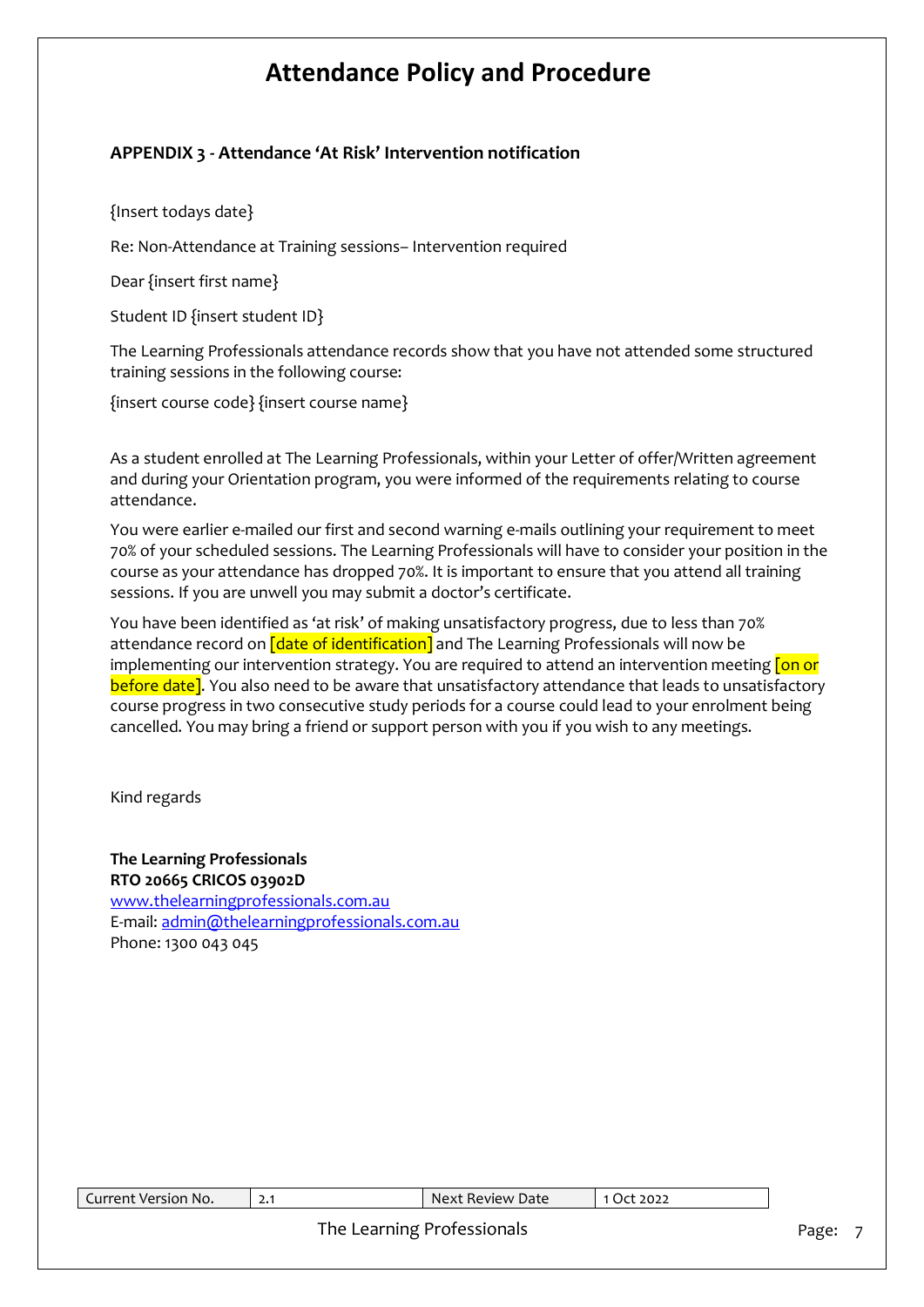**APPENDIX 4 – Attendance Intervention Strategy Form**

### **Attendance Intervention Strategy Form**

| <b>Student name:</b>                                                                                                                                                                                          |                                                                                                                                                                                                                                 |  |  |  |
|---------------------------------------------------------------------------------------------------------------------------------------------------------------------------------------------------------------|---------------------------------------------------------------------------------------------------------------------------------------------------------------------------------------------------------------------------------|--|--|--|
| Other parties present                                                                                                                                                                                         |                                                                                                                                                                                                                                 |  |  |  |
| on behalf of the<br>Student:                                                                                                                                                                                  |                                                                                                                                                                                                                                 |  |  |  |
| <b>Student Support</b>                                                                                                                                                                                        |                                                                                                                                                                                                                                 |  |  |  |
| Officers name:                                                                                                                                                                                                |                                                                                                                                                                                                                                 |  |  |  |
| Other parties present<br>on behalf of the RTO:                                                                                                                                                                |                                                                                                                                                                                                                                 |  |  |  |
| Date of Intervention                                                                                                                                                                                          |                                                                                                                                                                                                                                 |  |  |  |
| Meeting:                                                                                                                                                                                                      |                                                                                                                                                                                                                                 |  |  |  |
|                                                                                                                                                                                                               | Issues discussed that may have contributed to insufficient course progress                                                                                                                                                      |  |  |  |
|                                                                                                                                                                                                               | Educational issues discussed - if any points apply, please record details in space provided below                                                                                                                               |  |  |  |
| Issues with course delivery<br>0                                                                                                                                                                              |                                                                                                                                                                                                                                 |  |  |  |
| Issues with course resources<br>Ш                                                                                                                                                                             |                                                                                                                                                                                                                                 |  |  |  |
| Issues with other students<br>O<br>Issues with trainers/ assessors<br>O                                                                                                                                       |                                                                                                                                                                                                                                 |  |  |  |
| Other educational issue<br>п                                                                                                                                                                                  |                                                                                                                                                                                                                                 |  |  |  |
|                                                                                                                                                                                                               |                                                                                                                                                                                                                                 |  |  |  |
| Non-Educational issues discussed - if any points apply, please record details in space provided below<br>Issues of a personal nature<br>П.<br>Financial<br>П.<br>Work<br>П.<br>Family<br>$\Box$<br>Other<br>П |                                                                                                                                                                                                                                 |  |  |  |
| <b>Exceptional circumstanced identified</b>                                                                                                                                                                   |                                                                                                                                                                                                                                 |  |  |  |
| Exceptional circumstances include:                                                                                                                                                                            |                                                                                                                                                                                                                                 |  |  |  |
| п                                                                                                                                                                                                             | serious illness or injury, where a medical certificate states that the overseas student was unable to attend classes<br>bereavement of close family members such as parents or grandparents (where possible a death certificate |  |  |  |
| u<br>should be provided)                                                                                                                                                                                      |                                                                                                                                                                                                                                 |  |  |  |
| □                                                                                                                                                                                                             | major political upheaval or natural disaster in the home country requiring emergency travel and this has impacted                                                                                                               |  |  |  |
|                                                                                                                                                                                                               | on the overseas student's studies; or                                                                                                                                                                                           |  |  |  |
| □<br>include:                                                                                                                                                                                                 | a traumatic experience, (these cases should be supported by police or psychologists' reports) which could                                                                                                                       |  |  |  |
| $\circ$                                                                                                                                                                                                       | involvement in, or witnessing of a serious accident; or                                                                                                                                                                         |  |  |  |
| $\circ$                                                                                                                                                                                                       | witnessing or being the victim of a serious crime, and this has impacted on the overseas student                                                                                                                                |  |  |  |
| u                                                                                                                                                                                                             | where the registered provider was unable to offer a pre-requisite unit, or the overseas student has failed a pre-                                                                                                               |  |  |  |
|                                                                                                                                                                                                               | requisite unit and therefore faces a shortage of relevant units for which they are eligible to enrol                                                                                                                            |  |  |  |
|                                                                                                                                                                                                               | All Exceptional Circumstanced must be supported by verifying evidence. The RTO must be involved with the                                                                                                                        |  |  |  |
|                                                                                                                                                                                                               | intervention once exceptional circumstanced have been declared                                                                                                                                                                  |  |  |  |
|                                                                                                                                                                                                               |                                                                                                                                                                                                                                 |  |  |  |

Current Version No. 2.1 2.1 Next Review Date 1 Oct 2022